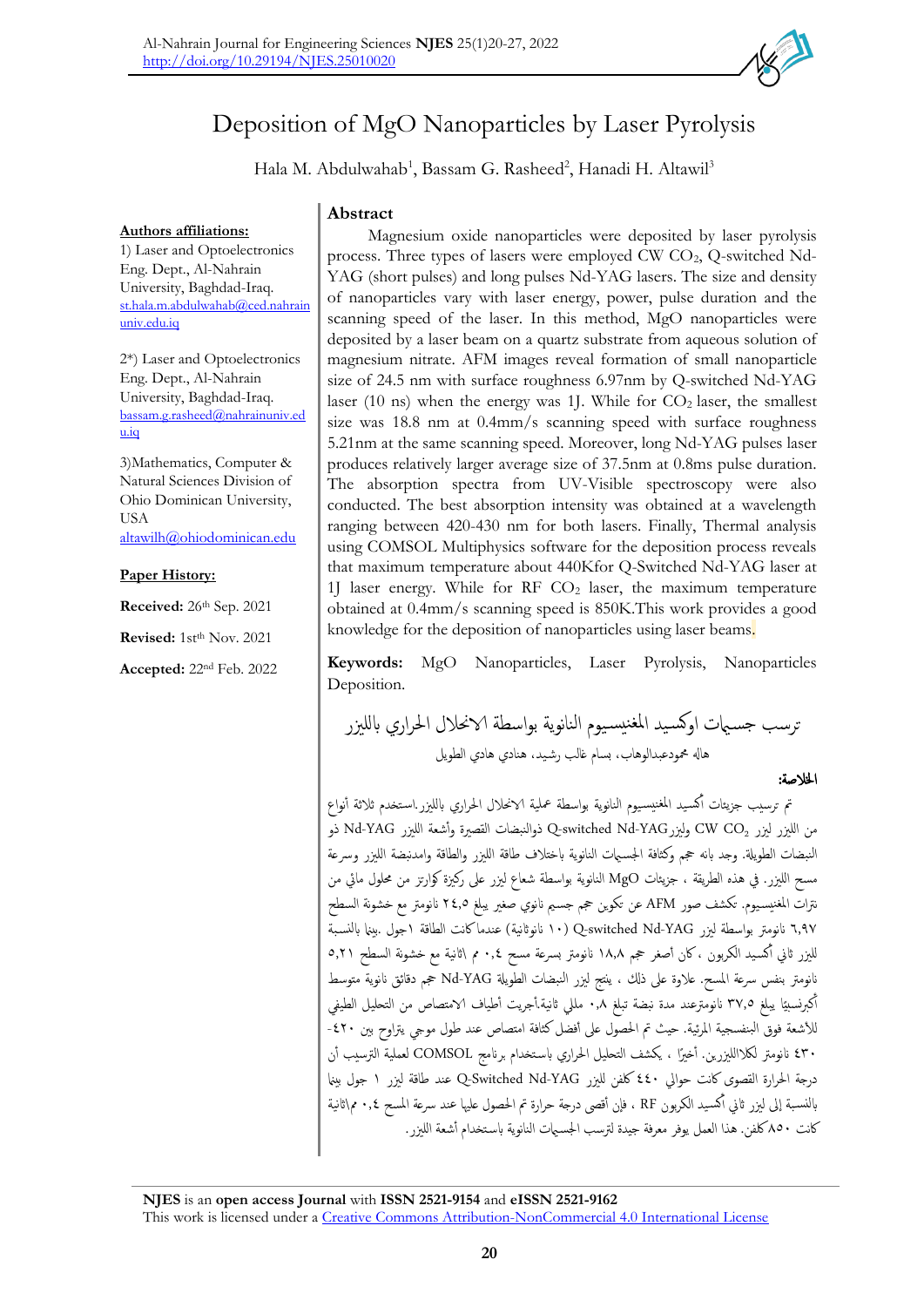## **1. Introduction**

Nanoparticles of magnesium oxide is considered as an attractive material due to its characteristics that make it useful for wide range of applications, such as optoelectronics, paint, water purification, microelectronics circuit, chemical sensors, bactericides and gas sensors. Magnesium oxide has distinctive and unique electronic, optical, mechanical, thermal, magnetic and chemical properties **[1, 2]**. Laser pyrolysis is a unique technology that can be employed to synthesize nanomaterials and thin films **[3]**. This technique involves absorption of laser beam by the substrate and subsequently deposit the required nanomaterial **[4]**.

In this process, chemical compound or salts can be used such as magnesium nitrite (Mg(N03)2) powder can be dissolved in distilled water to become aqueous solution. Then, a quartz substrate which is immersed in this solution subjected to the proper laser beam. The equation below describes the decomposition of magnesium nitrite under the effect of laser heating to obtain MgO nanoparticles **[5, 6]**.

$$
Mg(N0_3)_2 \longrightarrow MgO \downarrow + 2NO_2 + \frac{1}{2}O_2
$$

In previous studies of the preparation of the nanomaterial, it is observed that the concentration of the solution is very important in getting different sizes of nanoparticles **[7]**. The laser in this process is considered a heat source and this heat is absorbed by an applicable substrate and through this, the nanomaterial is deposited **[8]**.

The use of the laser differs from the use of the furnace, or other heat sources. The differences lie in the directivity of the laser and its focus on a small area which enable localized deposition in diversity of applicable material **[9]**. Moreover, the process is faster and more refined in addition to the fact that the used equipments are less compared to those used with other thermal sources **[10]**. In laser pyrolysis process, the reaction between the laser beam and quartz substrate is limited and the space is very small and it is non-existent with the surrounding media, as a result, the deposition process of impurities is reduced by a high rate **[11, 12]**. In 2017, Bourrioux and his group prepared nanocomposite (ZnFe2O4/γ-Fe2O3) by laser pyrolysis, as this method is characterized by flexibility and multi-use. Then they conducted tests for the nanopowder, and it was found that there are two phases. The bimodal size distribution of small nanoparticles (1-90 nm) and very large particles above 500 nm was detected by SEM and TEM **[13]**. In 2018, Azhdast and his group conducted a research in the study of laser writing to deposit nanoparticles on the substrate, such as the use of interconnection. They deposited aluminum and copper nanoparticles by laser on a silicon substrate. They also controlled the properties of the particles by determining the laser energy and the number of laser pulses in addition to the interference



of pulses, where this technique is considered the most important alternative to direct writing of lithographic processes to obtain high accuracy **[14]**. Some recent publications has been reported for deposition nanoparticles by thermal pyrolysis or laser pyrolysis. In 2020, Peter and his group produced silver and gold nanoparticles with titanium dioxide through a process called thermal decomposition, where these nanoparticles were used in nanomedicine and electrochemical devices **[15]**.

In early 2021, Ahmed and his group applied the noble metal nanodots to plasmonic devices after they were manufactured by laser-induced dot transfer technology, and they fixed the compatible gold nanodots on an acceptor substrate with a single laser pulse, of pulse duration in femtoseconds **[16]**. At the same time, Münevver and his group deposited AgCu nanoparticles by spray pyrolysis, where the size and shape of nanoparticles were studied and characterized by analyzers and imaging devices of the surface **[17]**.

In this work, the laser beam has been utilized to deposit magnesium oxide nanoparticles. The aim of this study is to investigate effects of laser parameters on the deposition features of magnesium oxide nanoparticles on quartz substrate and control the deposition process.

# **2. Experimental Procedure**

Deposition of nanomaterials by laser pyrolysis is an efficient and fast method that provides deposition on quartz substrate. In this work, aqueous solution was obtained by dissolving 1.5g of MgNO<sub>3</sub> powder in 10 mL of distilled water. This aqueous solution of MgO<sup>3</sup> has a weak absorbency for the used laser beam compared with high absorption of the substrate. Three Types of lasers were used with different parameters: Q-switched Nd-YAG laser (10ns) pulse duration and variable energy in the range 100 to 1000 mJ, long pulses(0.5ms-5ms) Nd-YAG laser of energy 100 mJ to 10 J and CW CO<sub>2</sub> laser with power in the range 1 to 10 W. Figures 1 and 2 illustrate the experimental setup for both lasers.

High optical quality quartz with dimension (2\*2\*0.1 cm) was used as a substrate for the deposition process. This type of quartz reduces the absorption effect in the UV-Visible range and optimizes it in theinfrared region where the two employed lasers operate. The quartz substrate was immersed in  $MgNO<sub>3</sub>$  aqueous solution which is put in a plastic container and then, the laser radiation was directed at the center of the quartz substrate. To conduct laser pyrolysis process, the laser beam of a specific energy for Q-switched & long pulse Nd-YAG laser or specific power of CO<sub>2</sub> laser was subjected to the quartz substrate. The deposition of MgO nanoparticles can be distinguished by naked eyes at the laser beam/quartz interaction region.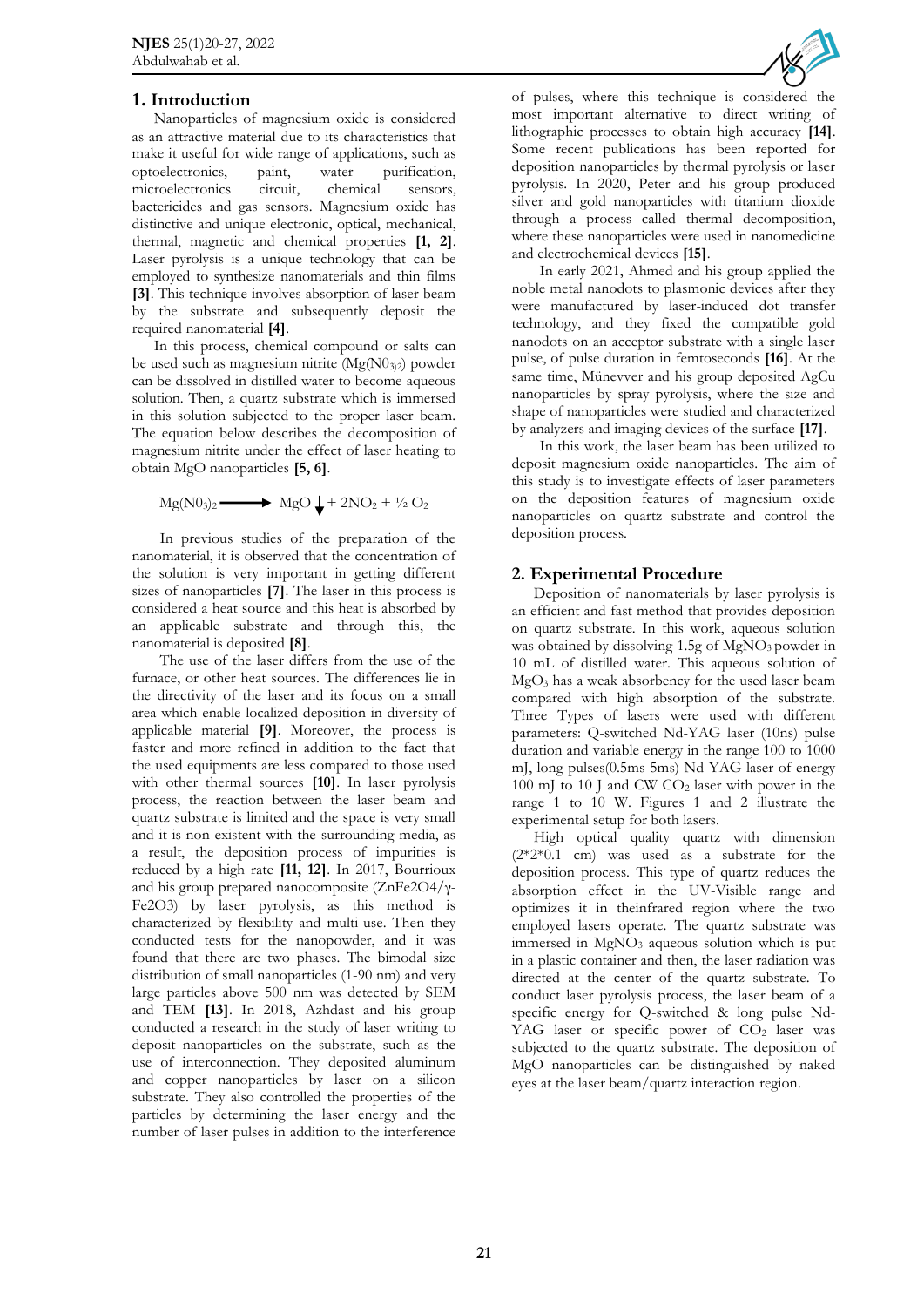

Figure (1): The experimental setup of Nd-YAG laser pyrolysis process.



**Figure (2):** The experimental setup of RF CO<sub>2</sub> laser pyrolysis

### **3. Results and discussions:**

The effect of Nd-YAG laser energy and pulse duration as well as the  $CO<sub>2</sub>$  laser power and scanning speed on the deposition process were investigated.<br>Those effects were examined throughout Those effects were examined throughout morphological investigation and thermal analyzes.

Various energies were used with Nd-YAG laser (400, 600, 800, 1000) mJ and fixed pulse duration (10 ns) for only one pulse. This parameter has been changed to examine effect on shape and size of MgO nanoparticles and their homogenous distribution.

# **A. AFM and UV-Visible results**

The morphological properties of MgO were examined for different lasers.

#### **1. Short Laser pulses (Nd-YAG laser)**

Effect of various laser energies for short laser pulses (Q-switched) Nd-YAG laser was conducted.

Figure (3) shows AFM images of the deposited MgO films and their corresponding size distribution histograms.

**Table 1:** The average size of MgO nanoparticles and surface Roughness with different laser energies.

| Laser  | Avg. Ag            | <b>Surface</b> |  |
|--------|--------------------|----------------|--|
| energy | Nanoparticles size | roughness      |  |
| (mJ)   | (nm)               | (nm)           |  |
| 400    | 47.03              | 18.4           |  |
| 600    | 41.81              | 15.6           |  |
| 800    | 30.29              | 14.8           |  |
| 1000   | 24.53              | ና 07           |  |

It is found in that increasing laser energy leads to reduce MgO average size and roughness as given in table 1. A Minimum nanoparticle size of 24.53nm and 6.97nm average size and roughness receptivity were achieved when 1J energy has been used. Figure (4) shows the absorption spectra of MgO nanoparticles prepared by Q-switched Nd-YAG laser with different energies. These spectra reveal appearance of the absorbance at the same wavelength which is attributed to the narrow range of sizes deposited by different laser energies.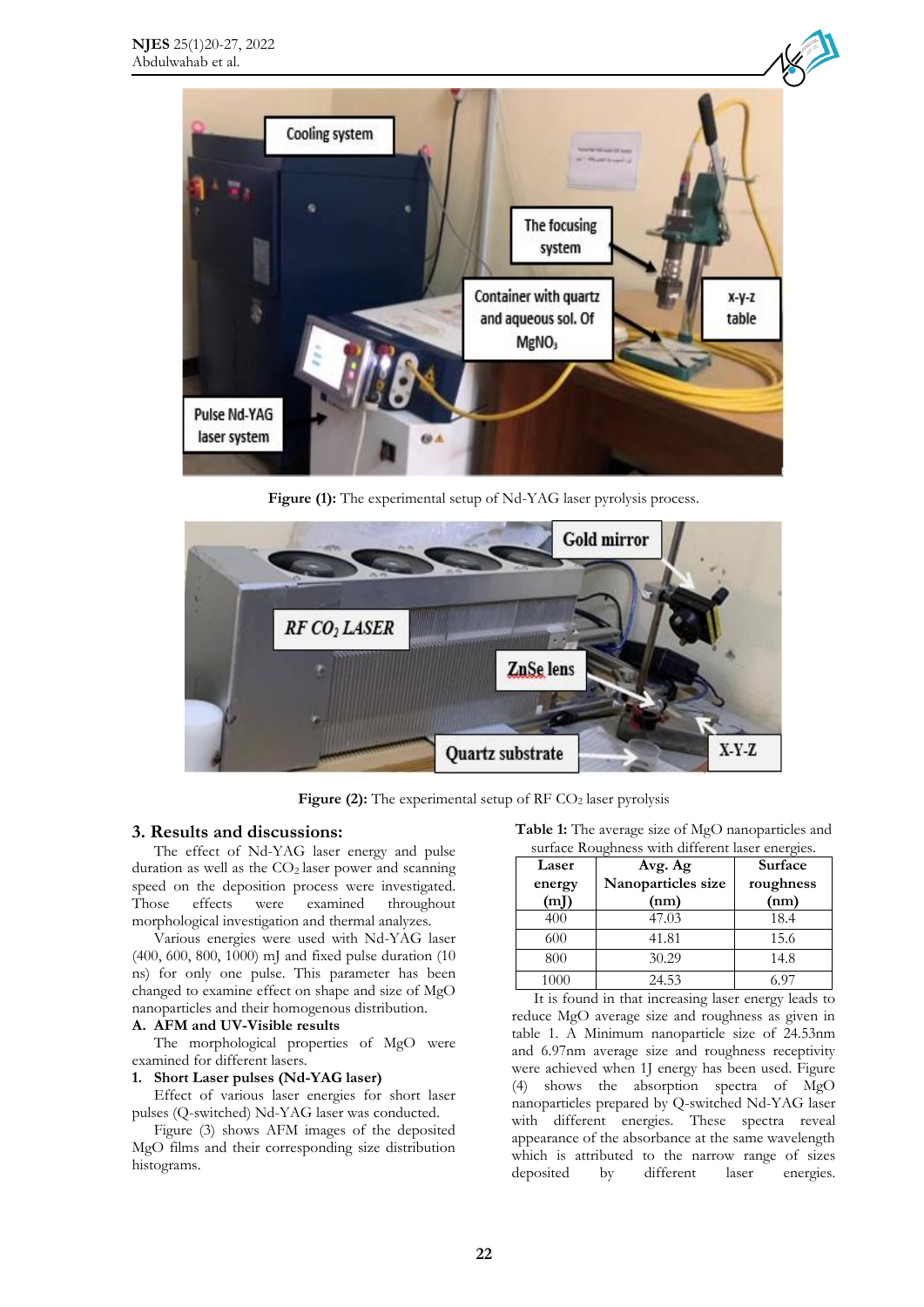

Figure 3: AFM images for Q-switched Nd-YAG laser a)E=400mJ, b)E=600mJ,c)E=800mj,d)E=1000mJ.



**Figure 4:** The UV-visible absorbance of MgO nanoparticles deposited by Q-switched Nd-YAG laser.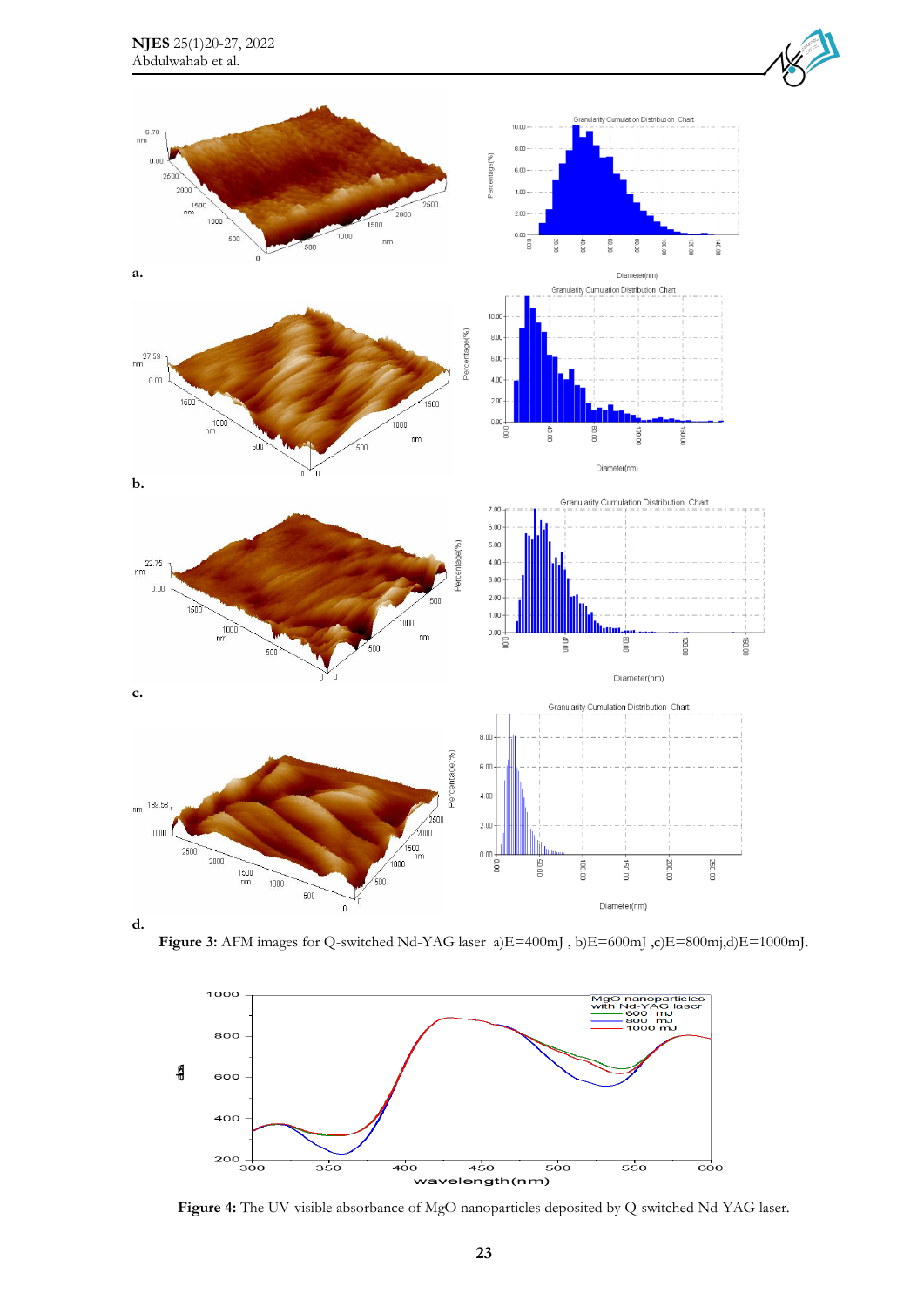

# **1. Long Pulse Nd-YAG Laser**

Noticeable effect of long laser pulses has distinguished on the surface morphology. AFM images for MgO nanoparticles prepared by pulsed Nd-YAG laser for two different pulse durations with fixed laser energy of 1J is shown in figure 5. The maximum average size was 41.88nm at pulse duration of 1ms as given in Table 2.



**Figure 5:** AFM images for Pulsed Nd-YAG laser a) 0.8ms b)1 ms pulse durations.

**Table 2**: The average size of MgO nanoparticles and surface Roughness with pulse durations

| duration<br>(ms) | Laser pulse   $Avg. size (nm)$ | Laser roughness<br>(nm) |
|------------------|--------------------------------|-------------------------|
| $^{(1.8)}$       | 37.6                           | 5.13                    |
|                  | 41.88                          | 8 38                    |

The average size of nanoparticles produced by short-pulsed laser at 1 joule and 8 ns, was much smaller than that produced by long pulse laser with the same energy, which is attributed to the high amount of heat which is generated by short laser pulse.

#### **2. RF CW CO<sup>2</sup> Laser**

The effect of various RF  $CO<sub>2</sub>$  laser scanning speed with fixed power 7W was studied. Figure (6) shows AFM images of MgO nanoparticles produced by different two Scanning speeds**.**

One can obviously observe that higher temperature produced by lower scanning speed of  $CO<sub>2</sub>$  laser is due to strong absorption by the quartz substrate and subsequently, produce smaller MgO

nanoparticles as given in Table 3. Similarly, the absorbance spectra for MgO nanofilms have the same peak position at certain wavelength 424nm.

The AFM histograms for the above two mentioned lasers reveal that high number of MgO nanoparticles are located at the laser beam center and is attributed to the Gaussian distribution of the laser intensity. The thermal distribution of laser-quartz interaction will be analyzed later in the next section.

Figure 7 shows that the maximum absorptivity of magnesium oxide nanoparticles was obtained approximately at 420nm for both laser scanning speeds.

**Table 3:** The average size of MgO nanoparticles and surface roughness with scanning speed.

| Scanning speed<br>$\text{(mm/s)}$ | Avg. Ag<br>Nps size<br>(nm) | <b>Surface</b><br>roughness<br>(nm) |
|-----------------------------------|-----------------------------|-------------------------------------|
|                                   | 18.8                        | 5.21                                |
|                                   | 20.36                       | 7.73                                |
|                                   | 23.22                       | 9.32                                |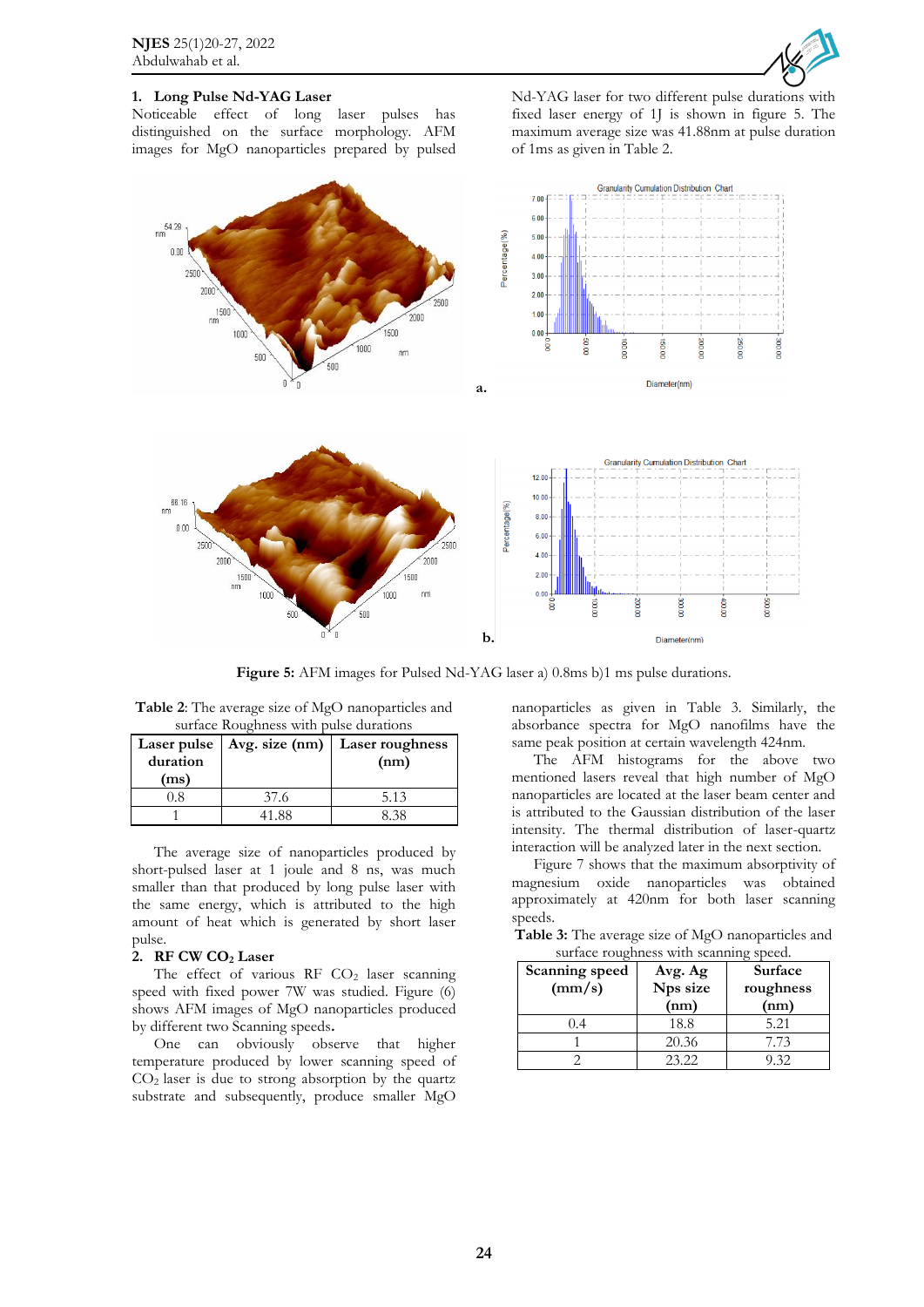

**Figure 6**: AFM images for RF CO<sub>2</sub> laser a)1mm/s b)0.4 mm/s scanning speed.



Figure 7: The UV-Visible absorbance of MgO-nanofilm deposited by RF CO<sub>2</sub> laser.

#### **b. Thermal analysis**

The thermal analysis for a point heat source (pulse laser) and line source (CW  $CO<sub>2</sub>$  laser) were carried out using COMSOL Multiphysics software to find out the generated heat by solving the heat flow theory. It is found that the temperature distribution at the quartz substrate depends on the laser parameters.

This thermal analysis could provide a better understanding about the generated heat at the quartz substrate due to laser absorption. The generated heat is considered as crucial parameter that the deposition process depends on.

#### **1. Short pulse (Q-switched) Nd-YAG Laser**

From COMSOL analysis for a point laser model, it was found that when the subjected laser energy on the quartz substrate increased, the temperature increased due to the absorption of Nd-YAG laser energy by the quartz substrate. Table (4) gives the maximum with  $r=1.5$ mm obtained at 1 joule, where the temperature reached 440 K, but when  $r=0.75$ mm the temperature raised to 1200k for the same laser energy 1 joule.



**Figure (8):** The thermal distribution on the quartz substrate irradiated with short pulse Nd-YAG laser at 400mJ at a)  $r=0.75$ mm and b) 1.5 mm beam diameter.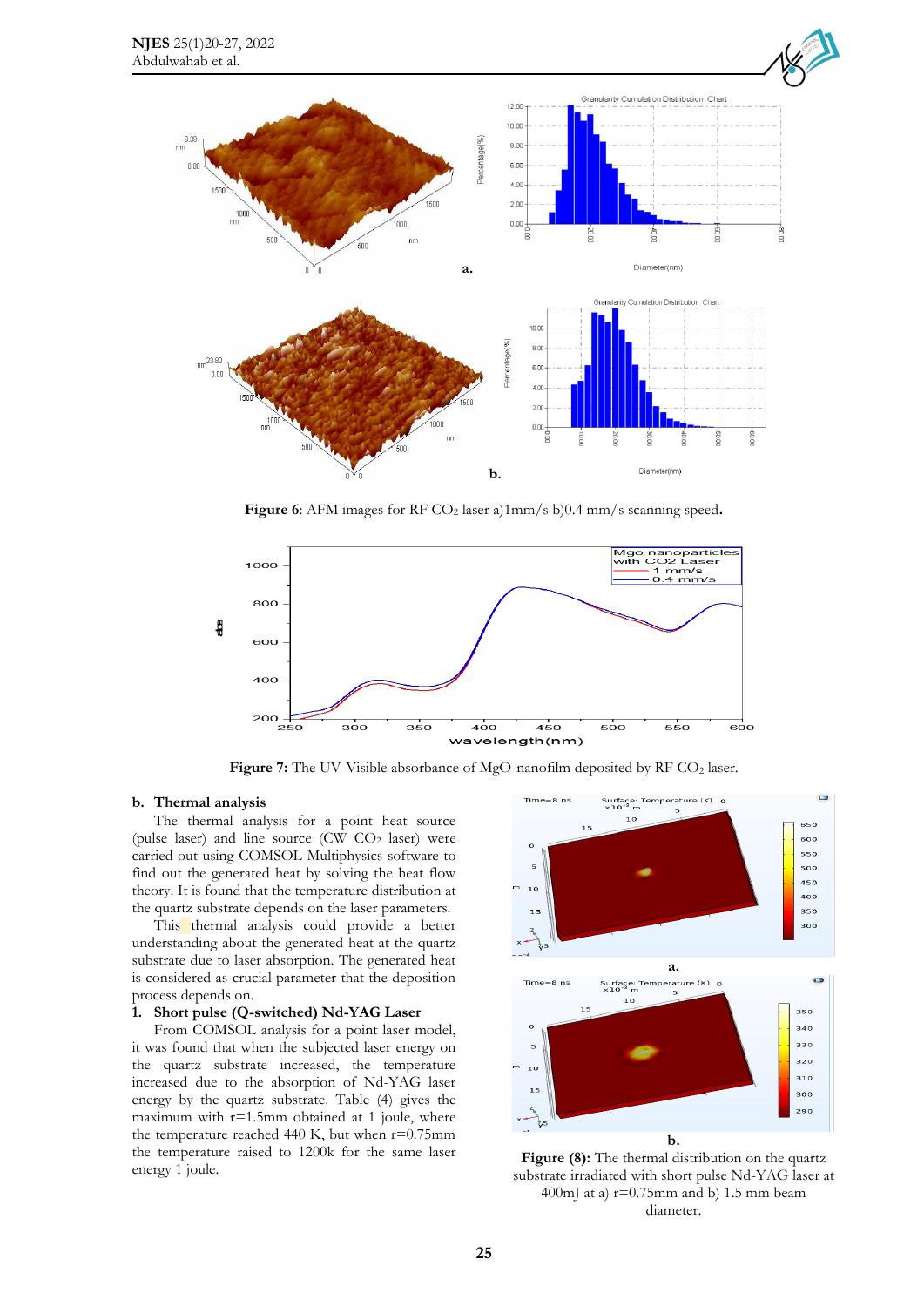| Laser<br>energy $(mJ)$ | unierent energy madiated by short pulse laser.<br>Max.<br>Max.<br>Temperature<br>Temperature |                       |
|------------------------|----------------------------------------------------------------------------------------------|-----------------------|
|                        | $(K)$ for d=1.5<br>mm                                                                        | $(K)$ for d=7.5<br>mm |
| 400                    | 350                                                                                          | 650                   |
| 600                    | 380                                                                                          | 800                   |
| 800                    | 400                                                                                          | 1000                  |
| 1000                   | 440                                                                                          | 1200                  |

**Table (4):** Maximum temperature of quartz with different energy irradiated by short pulse laser.

#### **1. RF CO<sup>2</sup> LASER**

In this case, one should consider the line source heat flow model for  $CW$   $CO<sub>2</sub>$  Laser. When the scanning speed decreased, the temperature increased due to the long time period in which the quartz substrate was exposed to the laser heat. Table (5) gives the maximum temperature at 0.4 mm / s was 850 K.







**Table (5):** Maximum temperature on the quartz generated by different scanning speed of RF CO<sup>2</sup>

| laser.           |                  |  |
|------------------|------------------|--|
| Laser scan speed | Max. Temperature |  |
| (mm/s)           | (K)              |  |
|                  | 850              |  |
|                  | 550              |  |
|                  |                  |  |



## **4. Conclusions:**

One can conclude the following remarks extracted from this work. MgO nanoparticles can be deposited by laser pyrolysis using pulse and CW lasers. The deposited nanoparticles form a thin film of a specific roughness which can be controlled by laser parameters. Smaller MgO nanoparticles can be produced using shorter laser pulses (Q-switched) of Nd-YAG laser due to the effect of laser pulse duration. While continuous  $CO<sub>2</sub>$  laser is suitable to deposit thick MgO films on a quartz substrate due to the high absorption. The Comsol analysis reveals generation of high temperature at the quartz substrate when a short pulse of Nd-YAG laser or long irradiation  $CW CO<sub>2</sub>$  laser. The experimental results are in good agreement with the theoretical model of heat transfer for both point and line source heat flow. The laser beam provides good and accurate control for the generated heat and then the deposited nanoparticle features.

## **References**

[1] V. Sirota, V. Selemenev, M. Kovaleva, I. Pavlenko, K. Mamunin, V. Dokalov and M. Prozorova, "Synthesis of Magnesium Oxide Nanopowder by Thermal Plasma Using Magnesium Nitrate Hexahydrate," Physics Research International, vol. 2016, p. 6853405, 2016.

[2] H. H. H. Hanish, S. J. Edrees and M. M. Shukur, "The Effect of Transition Metals Incorporation on the Structural and Magnetic Properties of Magnesium Oxide Nanoparticles," International Journal of Engineering, vol. 33, no. 4, pp. 647-656, 2020.

[3] L. Shikwambana, M. Govender, B. Mwakikunga, E. Sideras-Haddad and A. Forbes, "A Review of the Laser Pyrolysis Technique Used to Synthesize Vanadium and Tungsten Oxide Thin Films," Advanced Materials Research, vol. 227, pp. 80-83, 2011.

[4] M. Sharma, P. Easha, G. Tapasvi and R. Reetika, "Nanomaterials in biomedical diagnosis," in Nanomaterials in Diagnostic Tools and Devices, Elsevier Inc., 2020, pp. 57-83.

[5] K. H. Stern, "High Temperature Properties and Decomposition of Inorganic Salts Part 3, Nitrates and Nitrites," Journal of Physical and Chemical Reference Data, vol. 1, no. 3, p. 747, 1972.

[6] D. A. R. K. C. Pingali and S. Deng, "Silver Nanoparticles from Ultrasonic Spray Pyrolysis of Aqueous Silver Nitrate," Aerosol Science and Technology, vol. 39, no. 10, pp. 1010-1014, 2005.

[7] A. M. Noori, "Preparation of Ag nanoparticles via pulsed laser ablation in liquid for biological applications," Iraqi Journal of Physics, vol. 15, no. 34, pp. 162-170, 2017.

[8] S. I. Rasmagin, V. I. Kryshtob and I. K. Novikov, "Optical Properties of Thulium-Modified Silver